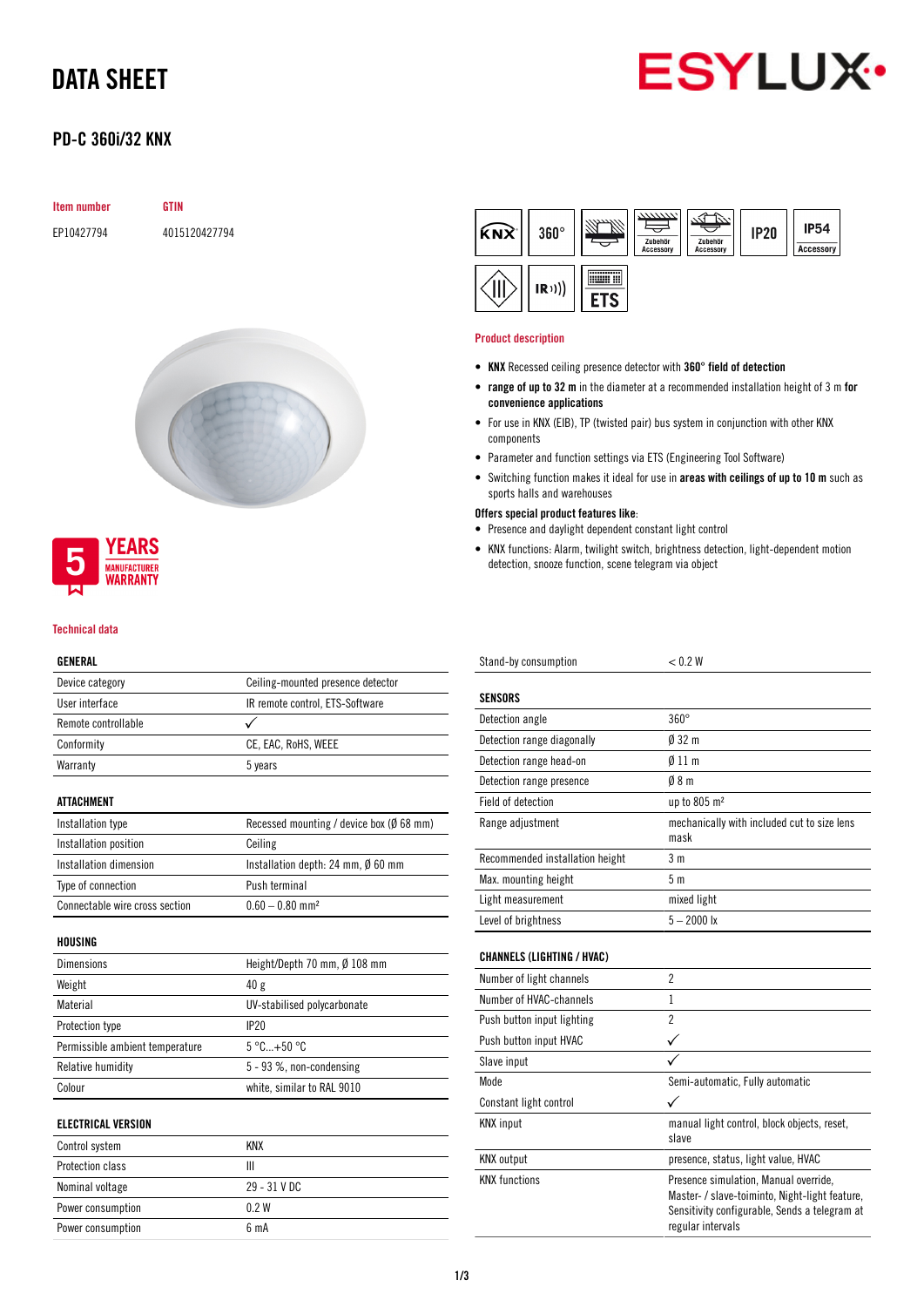# DATA SHEET

## PD-C 360i/32 KNX



| <b>Item number</b>                       | GTIN          |                                                  |
|------------------------------------------|---------------|--------------------------------------------------|
| EP10427794                               | 4015120427794 |                                                  |
| Channel                                  |               | <b>C1</b> Lighting                               |
| Function                                 |               | Switching, Regulate                              |
| Switch contact                           |               | <b>Bus system</b>                                |
| Push button input                        |               |                                                  |
| Impulse mode                             |               |                                                  |
| Switch-off delay time                    |               | 30 s720 min (adjustable in steps)                |
| Orientation light                        |               | disabled/10 - 50 $\%$ , 2 values can be selected |
| Switch-off delay time, orientation light |               | 60 s 250 min                                     |
| Channel                                  |               | <b>C2</b> Lighting                               |

Offset setting  $c2$  offset from c1 (-50 % to +50 %)

Function Switching, Regulate

Switch contact Bus system

| Push button input                                                     |                                   |  |  |
|-----------------------------------------------------------------------|-----------------------------------|--|--|
| Impulse mode                                                          |                                   |  |  |
| Switch-off delay time                                                 | 10 s60 min (adjustable in steps)  |  |  |
| disabled/10 - 50 $\%$ , 2 values can be selected<br>Orientation light |                                   |  |  |
| Switch-off delay time, orientation light                              | 60 s 250 min                      |  |  |
| Channel                                                               | C <sub>3</sub> HVAC               |  |  |
| <b>Function</b>                                                       | Switching                         |  |  |
| Push button input                                                     |                                   |  |  |
| Switch-on delay                                                       | 120 s30 min                       |  |  |
| Impulse mode                                                          |                                   |  |  |
| Switch-off delay time                                                 | 30 s720 min (adjustable in steps) |  |  |

### Factory settings

### GENERAL

| Sensitivity                                   | 100%             |
|-----------------------------------------------|------------------|
| Orientation light ON                          |                  |
| Orientation light, depending on<br>brightness |                  |
| Switching threshold for orientation light     | $500 \text{ lx}$ |
| Deviation (%)                                 | $0\%$            |
| Luminous efficiency switch-on value           | 60%              |

| Operating mode                           | fully automatic    |
|------------------------------------------|--------------------|
| Level of brightness/switching threshold  | $500 \text{ lx}$   |
| Switch-off delay time                    | $5 \text{ min}$    |
| Luminous efficiency of orientation light | $10\%$             |
| Channel                                  | <b>C2</b> Lighting |
| Operating mode                           | fully automatic    |
| Level of brightness/switching threshold  | $500 \text{ lx}$   |
| Switch-off delay time                    | $5 \text{ min}$    |
| Luminous efficiency of orientation light | 25%                |

### CHANNELS (LIGHTING / HVAC)

Channel C1 Lighting

### Accessories

| <b>Product designation</b>      | Item number | <b>Product description</b>                                                                            | <b>GTIN</b>   |
|---------------------------------|-------------|-------------------------------------------------------------------------------------------------------|---------------|
| Cover                           |             |                                                                                                       |               |
| COMPACT COVER SET 24/32 SR      | EP10425431  | Cover set for COMPACT series, 24 m/32 m, consists of cover and design ring, silver                    | 4015120425431 |
| COMPACT COVER SET 24/32 BK      | EP00007491  | Cover set for COMPACT series, 24 m/32 m, consists of cover and design ring, black                     | 4015120007491 |
| Mounting                        |             |                                                                                                       |               |
| COMPACT MOUNTING BOX IP20 SM WH | EP10425370  | Surface-mounted box for COMPACT series, IP20, white                                                   | 4015120425370 |
| COMPACT MOUNTING BOX IP20 SM SR | EP10425387  | Surface-mounted box for COMPACT series, IP20, silver                                                  | 4015120425387 |
| COMPACT MOUNTING BOX IP54 SM WH | EP10425905  | Surface-mounted box for COMPACT series, IP54, white                                                   | 4015120425905 |
| COMPACT MOUNTING BOX IP54 SM SR | EP10425912  | Surface-mounted box for COMPACT series, IP54, silver                                                  | 4015120425912 |
| MOUNTING SET IP20 FM 62 WH      | EP10425929  | Recessed ceiling mounting set includes installation bracket and dust-protected box, 62 mm             | 4015120425929 |
| COMPACT MOUNTING BOX IP54 SM BK | EP10426940  | Surface-mounted box for COMPACT series, IP54, black                                                   | 4015120426940 |
| COMPACT MOUNTING BOX IP20 SM BK | EP10426933  | Surface-mounted box for COMPACT series, IP20, black                                                   | 4015120426933 |
| Protection                      |             |                                                                                                       |               |
| BASKET GUARD ROUND LARGE        | EM10425608  | Basket guard for presence and motion detectors and smoke detectors, $\emptyset$ 180 mm, height 90 mm, | 4015120425608 |

BASKET GUARD ROUND SMALL EM10425615 Basket guard for presence and motion detectors and smoke detectors, Ø 165 mm, height 70 mm, 4015120425615